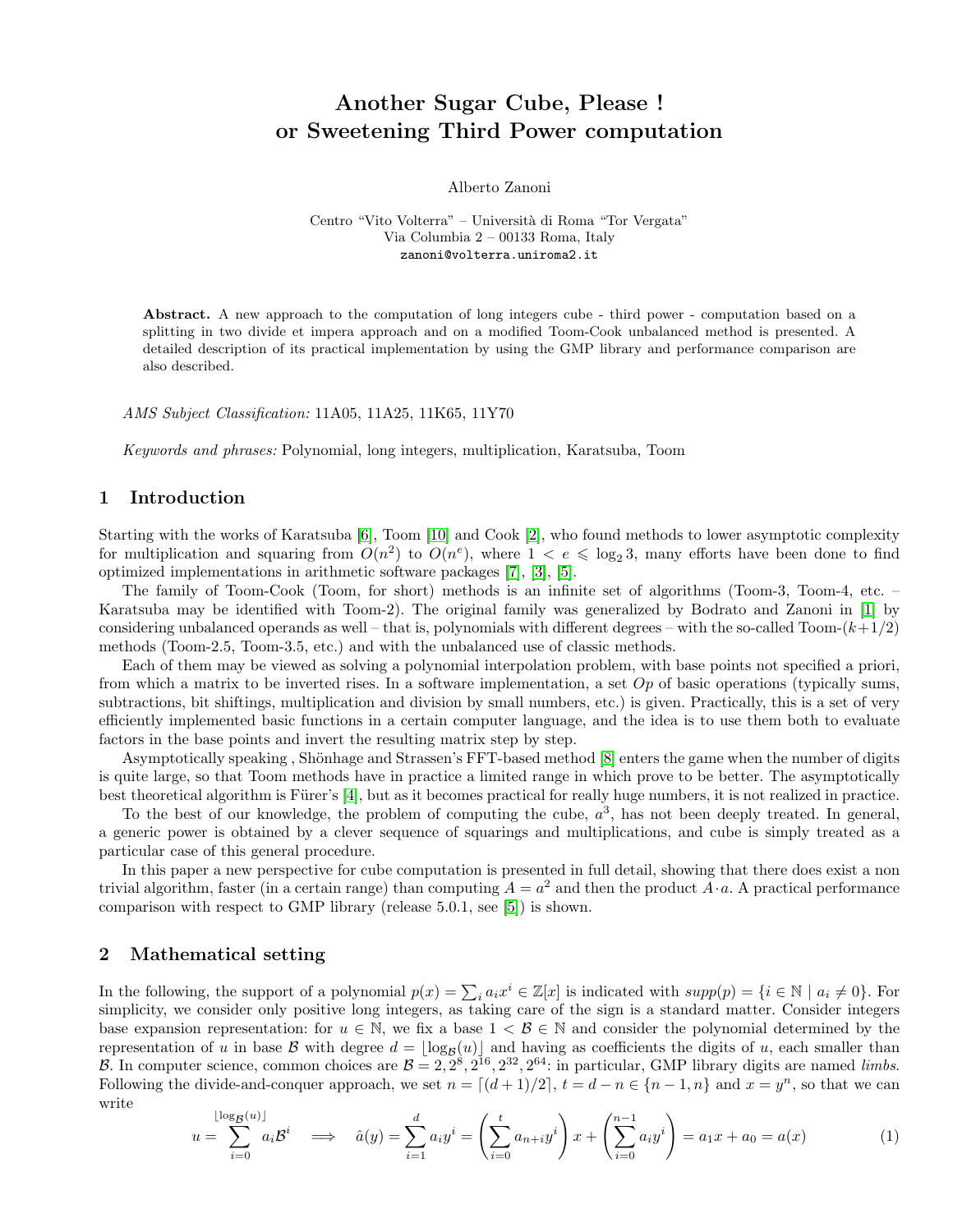Let  $f(x) = a(x)^3$ : we can then compute  $u^3$  as  $f(x)|_{x=B^n}$ . The core idea of the new cube algorithm is based on the following definition.

**Definition 1.** Let  $f(x) = \sum a_i x^i$ ,  $g(x) = \sum b_i x^i \in \mathbb{Z}[x]$ . We say f is a master of  $g(x)$  (or f masters g) iff supp(f) =  $supp(g)$  and  $b_i|a_i \forall i \in supp(f)$ . The authority (of f with respect to g) is the ordered vector  $v = [a_i/b_i \mid i \in supp(f)]$ . To put in evidence the authority, we say that  $g(x)$  is a v-master of  $f(x)$ , or that  $g(x)$  v-masters  $f(x)$ .

Example 1.  $f(x) = 2x^3 - 4x^2 - 5x + 9$  is a  $(2, -2, 1, 3)$ -master of  $g(x) = x^3 + 2x^2 - 5x + 3$ .

Mastery is a reflexive and transitive relation. In the following sections, we will exploit it to present a new approach to cube computation, proving in practice the following

**Theorem 1.** The cube computation formula  $u^3 = (u^2) \cdot u$  is not (always) optimal.

### 3 On new cube algorithm by splitting in two

To explain the main idea, we'll use both long integers polynomial representation, as explained above, and a schematic one as well. If u is a long integer, we may highlight its high and low half – coefficients  $a_1$  and  $a_0$  in eq. [\(1\)](#page-0-0).

$$
u = a_1 x + a_0 \simeq \underbrace{\qquad a_1 \qquad a_0 \qquad}_{t \qquad n}
$$

We indicate with  $P_{n,m}$  ( $P_n$  if  $n = m$ ) the quadratic complexity of a product of two numbers with  $n > m$  digits in base B, respectively; with  $S_n$  the squaring complexity of one of them, with  $C_n$  the cubing complexity. We must compute (piling means adding)

$$
u^{3} = f(B^{n}) = \sum_{i=0}^{3} c_{i}B^{ni} = (a_{1}B^{n} + a_{0})^{3} = a_{1}^{3}x^{3} + 3a_{1}^{2}a_{0}x^{2} + 3a_{1}a_{0}^{2}x + a_{0}^{3}\Big|_{x=B^{n}} \simeq \frac{\frac{3t}{a_{1}^{3}}}{\frac{3a_{1}a_{0}^{2}}{\frac{3a_{1}a_{0}^{2}}{\lambda_{2n+1}}}}}{\frac{3a_{1}a_{0}^{2}}{\lambda_{2n+1}}}
$$

With the classical "algorithm"  $u^3 = u^2 \cdot u$  the quadratic complexity results to be  $C_{2n} = S_{2n} + P_{4n,2n}$ . Using Karatsuba method to compute  $u^2$  (in a range where it's more effective than schoolbook method), we obtain  $C_{2n} = 3S_n + P_{4n,2n}$ .

Consider now the following very easily factorizable polynomial  $g'(x)$ , [1, 1, 1, 9]-master of  $f(x)$ :

$$
g'(x) = a_1^3 x^3 + 3a_1^2 a_0 x^2 + 3a_1 a_0^2 x + 9a_0^3 = (a_1^2 x^2 + 3a_0^2)(a_1 x + 3a_0) = g_1(x) \cdot g_2(x)
$$

From a polynomial point of view,  $g'(x)$  coefficients computation is similar to  $f(x)$ 's, as they differ only by a 9 in the constant term: there is nothing particularly appealing in it.

On the contrary, looking from the long integers point of view, things are not as easy but more interesting. Compute  $A = a_1^2$  and  $B = a_0^2$  (quadratic complexity:  $2S_n$ ) and then focus on the product  $g'(\mathcal{B}^n) = (Ax^2 + 3B)(a_1x + 3a_0)|_{x=\mathcal{B}^n}$ (quadratic complexity:  $P_{4n,2n}$ ). Even if this is not really what we want to compute, note that now the total quadratic complexity is now *smaller* than before: one square less gives  $C'_{2n} = 2S_n + P_{4n,2n}$ .

$$
g(\mathcal{B}^n) \simeq \begin{array}{|c|c|c|c|c|} \hline A=a_1^2 & 3B=3a_0^2 & a_1 & 3a_0 \hline \end{array}
$$

There are some points to consider: first, multiplication by 3 may generate carries, to be taken care of (a number possibly differing by 1 or 2 from  $\ell$  is below indicated with ~  $\ell$ ). Second, unfortunately recomposition (setting  $x = \mathcal{B}^n$ ) mixes things up the wrong way. Unbalanced Toom-3 method computing  $g'(\mathcal{B}^n)$  splits infact the longest factor in four parts

$$
\begin{array}{|c|c|c|c|c|c|c|c|} \hline A_1 & A_0 & 3B_1 & 3B_0 & a_1 & 3a_0 \\ \hline \sim n & n & \sim n & n & \sim n \\ \hline \end{array}
$$

so that the final division by 9, needed to obtain  $u = f(\mathcal{B}^n)$ , is incompatible with the recomposition.

$$
g'(x) = (A_1a_1)x^4 + (A_0a_1 + 3A_1a_0)x^3 + (3A_0a_0 + 3B_1a_1)x^2 + (3B_0a_1 + 9B_1a_0)x + 9B_0a_0 = \sum_{i=0}^{4} c'_ix^i
$$

A problem raises here:  $9a_0^3 = 9B_1a_0x + 9B_0a_0x$ <sub>x=B<sup>n</sup></sub> cannot be obtained by a linear combination of  $c'_i$  coefficients. Infact, it "appears" only after recomposing, while to obtain  $b^3$  we should divide by 9 both  $c'_0$  (which is not a problem,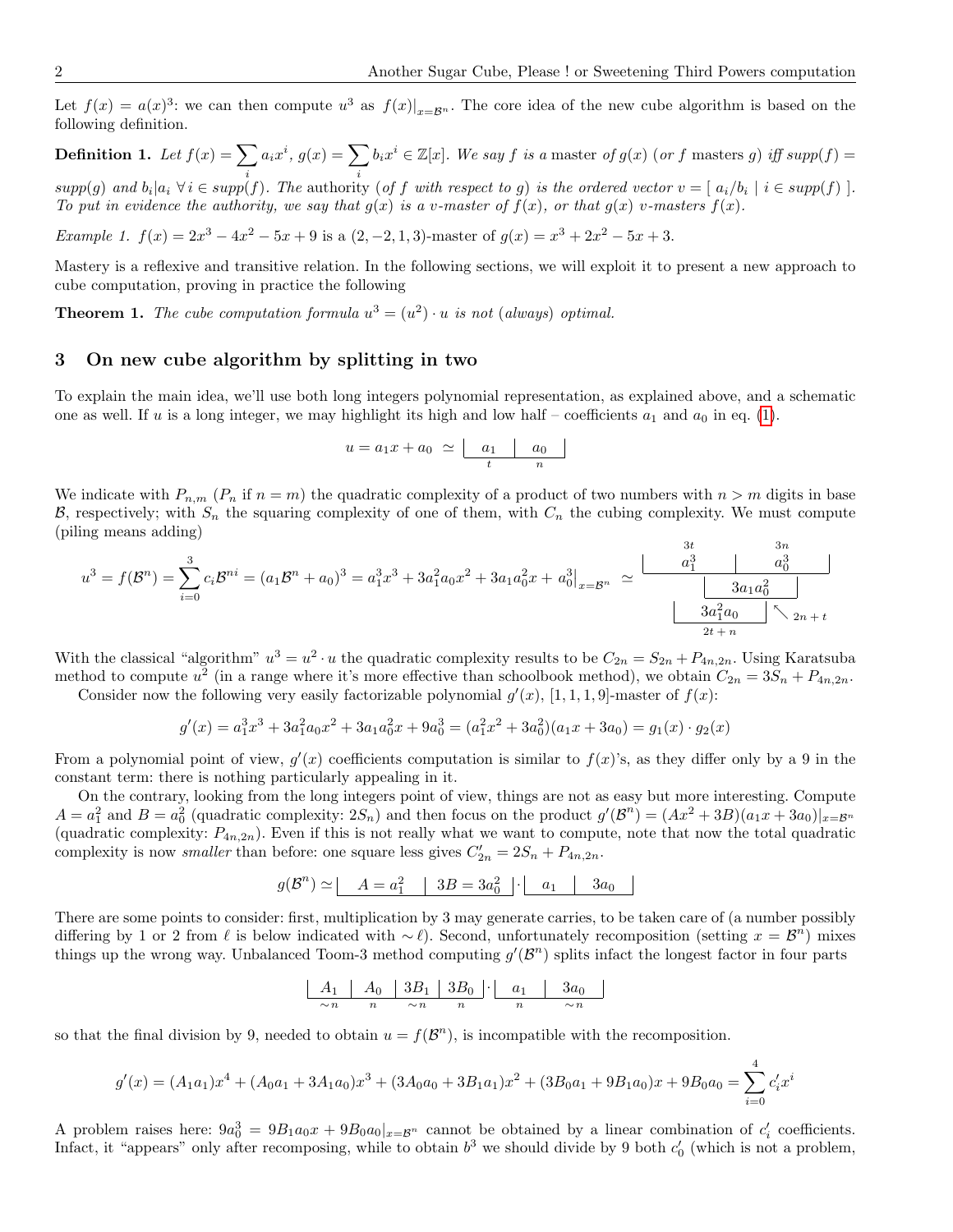

<span id="page-2-0"></span>Fig. 1. New cube algorithm versus GMP-5.0.1 version relative timings

it is explicitly computed) and only the second addend (which was *not* explicitly computed) summing to  $c'_1$ . One must therefore proceed in a slightly different way: consider instead the product

 $g(x) = (A_1x^3 + A_0x^2 + 3B_1x + 27B_0)(a_1x + 3a_0) \simeq |A_1 | A_0 | 3B_1 | 27B_0 | \cdot | a_1 | 3a_0$ 

This way we have

$$
g(\mathcal{B}^{n}) = (A_{1}a_{1})x^{4} + (A_{0}a_{1} + 3A_{1}a_{0})x^{3} + (3A_{0}a_{0} + 3B_{1}a_{1})x^{2} + (27B_{0}a_{1} + 9B_{1}a_{0})x + 81B_{0}a_{0} = \sum_{i=0}^{4} c_{i}''x^{i} \bigg|_{x = \mathcal{B}^{n}}
$$

Note that the coefficients  $c''_i$  are correct for  $i = 2, 3, 4$ . Now we can appropriately divide  $c''_1$  by 9 and  $c''_0$  by 81 (operations with *linear* complexity), correctly obtaining  $f(\mathcal{B}^n) = u^3$ .

$$
g(\mathcal{B}^n) \simeq \begin{array}{|c|c|c|c|c|c|c|} \hline A_1a & 3B_1a & 81B_0b & & & A_1a & 3B_1a & B_0b \\ \hline A_0a & 27B_0a & & & & A_0a & 3B_0a & \\ \hline 3A_1b & 9B_1b & & & & 3A_1b & B_1b \\ \hline & 3A_0b & & & & & 3A_0b \\\hline \end{array} \Longrightarrow \begin{array}{|c|c|c|c|c|c|c|} \hline A_1a & 3B_1a & B_0b & & \\ \hline A_0a & 3B_0a & & & & \\ \hline 3A_1b & B_1b & & & \\ \hline & 3A_0b & & & & \\\hline \end{array} = f(\mathcal{B}^n) = u^3
$$

We point out that it is possible in practice to avoid the final explicit division by 81, by slightly modifying Toom-3 unbalanced method: compute  $B_0b$  instead of  $81B_0b$ , and in the matrix inversion phase (we consider the optimal inversion presented in [\[1\]](#page-3-6)) just substitute a subtraction with a multiply-by-81-and-subtract operation. Appendix [A](#page-4-0) contains a high-level implementation of the algorithm in GP-PARI [\[9\]](#page-3-9), which the reader is invited to refer to.

As (unbalanced) Toom-3 method computes 5 products, the new quadratic complexity is  $C'_{2n} = 2S_n + 5P_n$  $3S_n + 5P_n = C_{2n}$ . A very rough analysis, counting only the number of quadratic operations and forgetting about their nature and linear operations as well, tells that just 7 instead of 8 operations are needed, so that the relative gain cannot be greater than  $1/8 = 12.5\%$  $1/8 = 12.5\%$  $1/8 = 12.5\%$ . In figure 1 a relative timings comparison of our C implementation with GMP library (release 5.0.1) is shown, for u from 20 to 5000 limbs long. The architecture characteristics for testing are listed below.

| Processor          | Intel Core $2$ Duo: $3$ GHz |
|--------------------|-----------------------------|
| RAM                | 4 GB                        |
| Operating System   | Linux Kubuntu 8.10          |
| $\vert$ C Compiler | $\csc 4.3.2$                |

#### 4 Powers with ternary algorithm

Generic exponentiation  $U = (u^e)$  is usually performed by a binary algorithm (in the by side box, let  $e_{(2)} = (1, e_k, \ldots, e_0)$  be the representation of the exponent e in base 2).

Ternary exponent expansion  $e_{(3)}$  and the corresponding power algorithm was tested to check if the new cube algorithm could be effective in generic exponentiation as well, but the comparison with GMP showed that it is not the case. Anyway, we found that the new algorithm can be effective e.g. for  $e \in \{3, 9, 15, 27, 63\}.$ 

```
Binary exponentiation algorithm
let U = ufor i = k to 0 step -1 do
           U \leftarrow U^2if e_i = 1 then U \leftarrow U \cdot ureturn U
```
4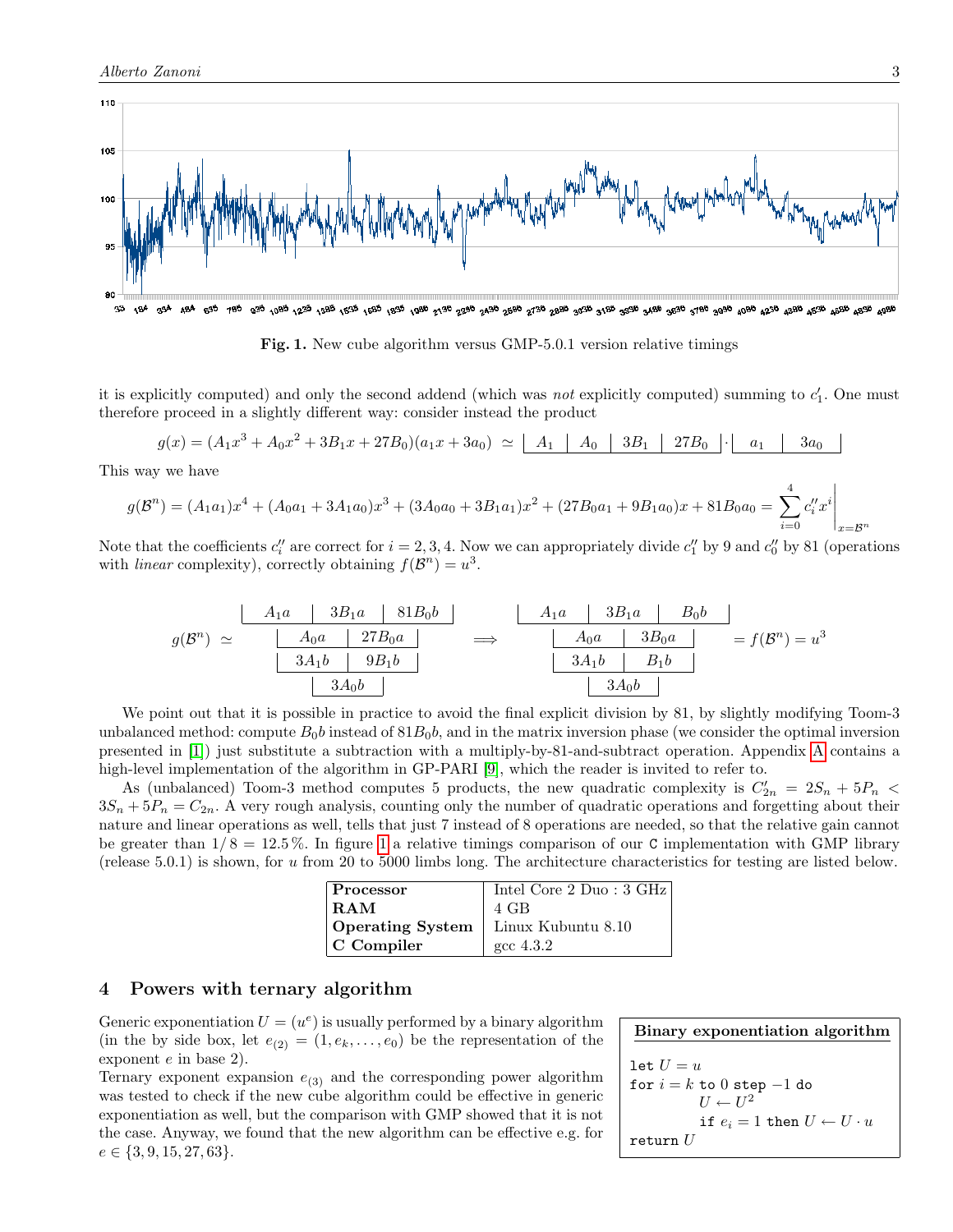

<span id="page-3-10"></span>Fig. 2. Ninth power by means of new cube algorithm versus GMP-5.0.1 version relative timings

As an example, in figure [2](#page-3-10) the result of the comparison with GMP for exponent  $e = 9$  is shown.

# 5 Conclusions

In this work the classical algorithm to compute the third power of a long integer was proved not to be (always) optimal. A new algorithm using a combination of Karatsuba and unbalanced Toom-3 methods paying some linear operations more for a quadratic operation less was proposed. It proved to be effective also in practice: by comparison with GMP library the obtained saving was up to around 8 %.

## 6 Acknowledgments

The author thanks Marco Bodrato for many helpful discussions and hints. This work is dedicated to the author's beloved daughter, Marina Zanoni.

# References

- <span id="page-3-6"></span>1. Marco Bodrato and Alberto Zanoni. Integer and polynomial multiplication: Towards optimal Toom-Cook matrices. In Christopher W. Brown, editor, Proceedings of the ISSAC 2007 Conference. ACM press, July 2007.
- <span id="page-3-2"></span>2. Stephen A. Cook. On the minimum computation time of functions. PhD thesis, Department of Mathematics, Harvard University, 1966.
- <span id="page-3-4"></span>3. Tom St Denis, Mads Rasmussen, and Greg Rose. Multi-precision math (tommath library documentation). [http://math.](http://math.libtomcrypt.com/files/tommath.pdf) [libtomcrypt.com/files/tommath.pdf](http://math.libtomcrypt.com/files/tommath.pdf).
- <span id="page-3-8"></span>4. Martin Fürer. Faster integer multiplication. In David S. Johnson and Uriel Feige, editors,  $STOC$ , pages 57–66. ACM, 2007.
- <span id="page-3-5"></span>5. Torbjörn Granlund. The GNU multiple precision (GMP) library.  $http://gmplib.org/$ .
- <span id="page-3-0"></span>6. Anatolii Alexeevich Karatsuba and Yuri Ofman. Multiplication of multidigit numbers on automata. Soviet Physics Doklady, 7(7):595–596, 1963.
- <span id="page-3-3"></span>7. Donald E. Knuth. The Art of Computer Programming. Volume 2: Seminumerical Algorithms. Addison-Wesley, 1981.
- <span id="page-3-7"></span>8. A. Schönhage and V. Strassen. Schnelle Multiplikation großer Zahlen. Computing, 7(3–4):281–292, 1971.
- <span id="page-3-9"></span>9. The PARI Group, Bordeaux. PARI/GP, version 2.3.4, 2008. available from <http://pari.math.u-bordeaux.fr/>.
- <span id="page-3-1"></span>10. Andrei L. Toom. The complexity of a scheme of functional elements realizing the multiplication of integers. Soviet Mathematics Doklady, 3:714–716, 1963.